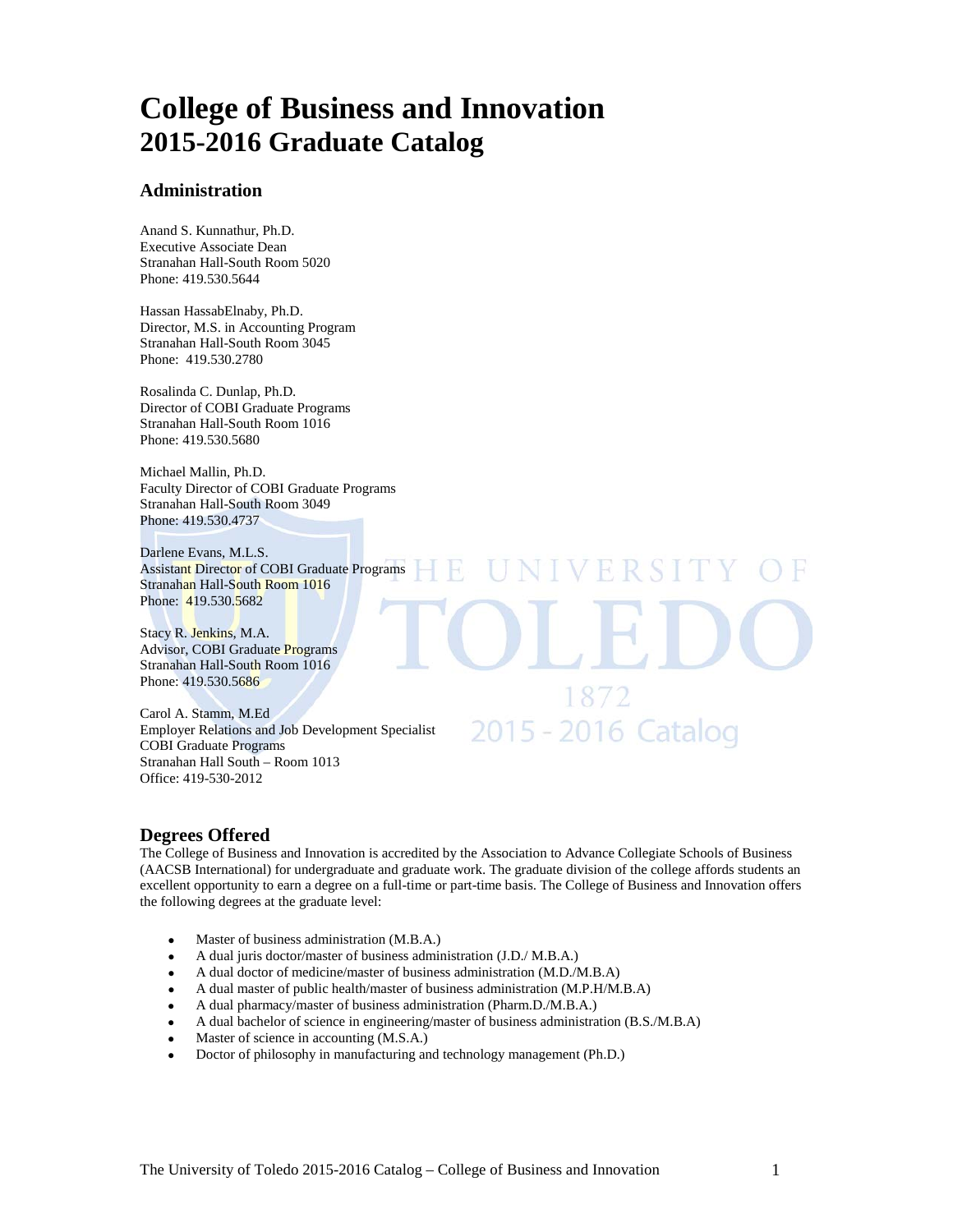#### **Specializations within the Master of Business Administration Program**

- General Administration
- Entrepreneurship & Technology Commercialization
- Executive Management
- Finance
- Healthcare Systems Management
- Human Resource Management
- **Information Systems**
- International Business
- **Leadership**
- **Marketing**
- Operations Management

# **Admissions Policies**

### **General Requirements**

Refer to the College of Graduate Studies admissions section of this catalog for University of Toledo College of Graduate Studies admissions requirements and classification of graduate students.

### **Admission to Master of Business Administration (M.B.A.) Program**

Admission to the M.B.A. program is available to those students who have completed an undergraduate degree and can demonstrate high promise of success in a graduate business degree program. The college has adopted qualitative admissions standards in which applicants are considered on the basis of their merits, with weight given to the quality of prior academic achievement, the Graduate Management Admissions Test (GMAT) scores, professional experience indicating increased levels of responsibility, and other relevant information that the candidate may share with the admissions committee.

The typical admitted student in the MBA program has at least a 2.7 undergraduate GPA and 450 on the GMAT. However, for admission to the MBA, GMAT scores and undergraduate GPA will not be the sole basis for admissions decisions.

The following documents are required for admission to the program:

- 1. Official transcripts from each post-secondary institution attended.
- 2. Official GMAT scores sent directly from the Graduate Management Admissions Council (GMAC) to the College of Graduate Studies. GMAT scores must be no more than five years old. For students applying to the J.D./M.B.A. dual degree program, the LSAT must have been taken within the last three years.
- 3. Three letters of reference from individuals who know the applicant in a professional capacity.
- 4. The statement of purpose as required on the application for admission.

In the case of students whose native language is not English, a score of at least 550 (paper based), 213 (computer based), or 80 (internet based) on the Test of English as a Foreign Language (TOEFL) is mandatory.

Applications for admission are considered on a rolling basis. However, students are encouraged to submit their applications by the following dates:

Domestic students:

- Fall semester August 1
- Spring semester November 15
- Summer semester April 15

International students:

- Fall semester May 1
- Spring semester October 1
- Summer semester March 1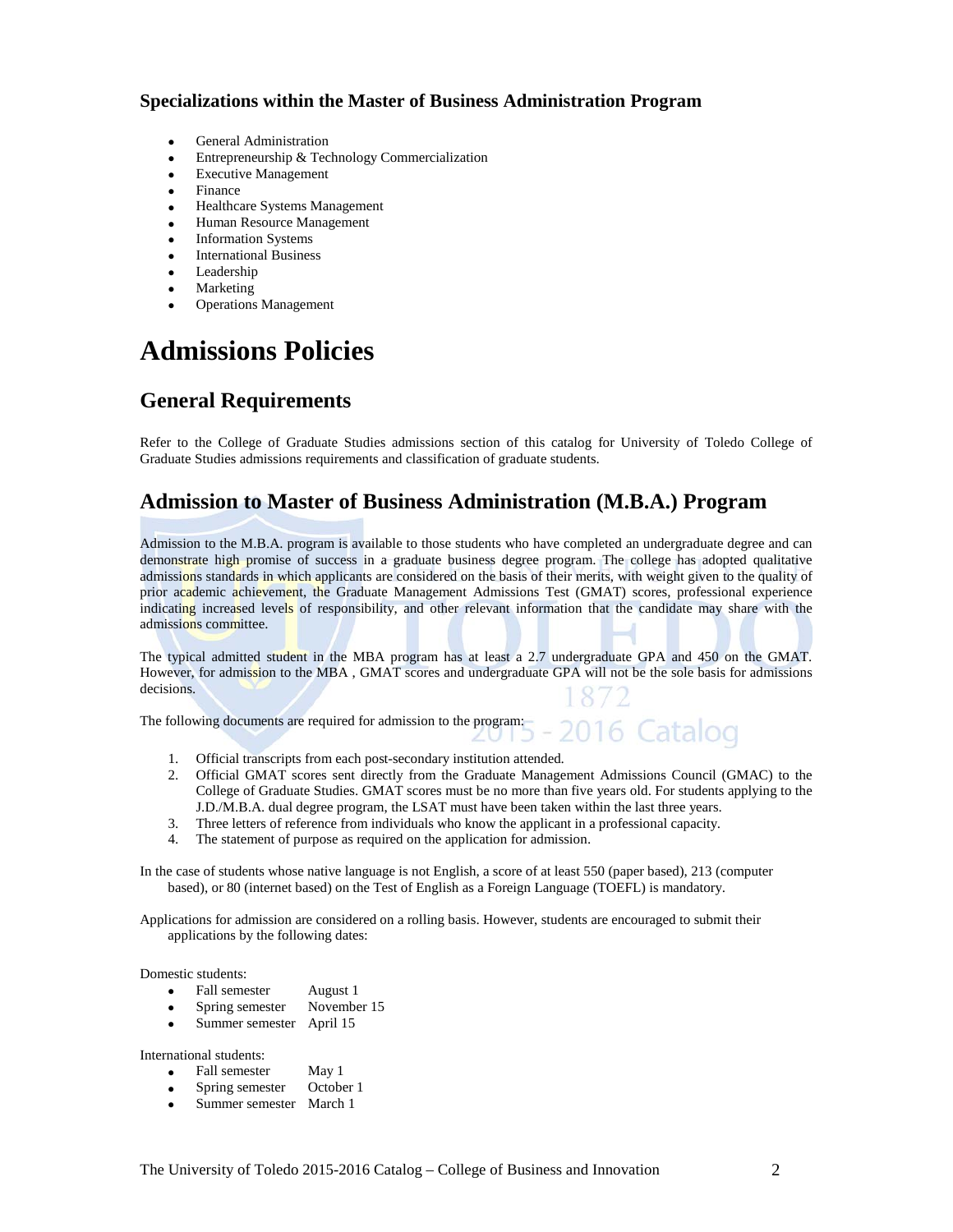Final admissions decisions will be withheld until the application for admission is complete. No materials submitted to the University will be returned to the applicant.

#### Admission to Joint J.D./M.B.A. Program

Students applying for the J.D./M.B.A. program must have earned a bachelor's degree. A student must apply and be admitted to the College of Law and College of Business and Innovation separately to be admitted to the J.D/M.B.A. dual degree program. The LSAT will be accepted by the College of Business and Innovation in lieu of GMAT scores.

Admission to one program does not guarantee admission to the other program. Refer to the College of Law and M.B.A. sections of this catalog for specific admission standards for each program. Applications for admission to the J.D. program are accepted for fall entry only.

#### Admission to Joint M.D./M.B.A. Program

Students applying for the M.D./M.B.A. program must have earned a bachelor's degree. A student must apply and be admitted to the College of Medicine and Life Sciences and the College of Business and Innovation separately to be admitted to the M.D./M.B.A dual degree program. The MCAT will be accepted by the College of Business and Innovation in lieu of GMAT scores.

Admission to one program does not guarantee admission to the other program. Refer to the College of Medicine and M.B.A. sections of this catalog for specific admission standards for each program. Applications for admission to the M.D. program are accepted for fall entry only.

#### Admission to Joint MPH/M.B.A. Program

Students applying for the Master of Public Health/M.B.A. dual degree program must have earned a bachelor's degree. A student must apply and be admitted to the College of Medicine and Life Sciences and the College of Business and Innovation separately to be admitted to the MPH/M.B.A dual degree program. If the applicant is required to take the GRE by the MPH Admission Committee, the College of Business and Innovation will accept GRE scores in lieu of the GMAT. If the applicant does not need to take the GRE for admission to the MPH program, the applicant must then take the GMAT examination for admission to the MBA Program.

Admission to one program does not guarantee admission to the other program. Refer to the College of Medicine and Life Sciences and M.B.A. sections of this catalog for specific admission standards for each program.

#### Admission to Joint PharmD./M.B.A. Program

Students applying for the PharmD./M.B.A. program must have earned a bachelor's degree. A student must apply and be admitted to the College of Pharmacy and Pharmaceutical Sciences and the College of Business and Innovation separately to be admitted to the PharmD./M.B.A dual degree program. The PCAT will be accepted by the College of Business and Innovation in lieu of GMAT scores.

Admission to one program does not guarantee admission to the other program. Refer to the College of Pharmacy and Pharmaceutical Science and M.B.A. sections of this catalog for specific admission standards for each program.

#### Admission to Joint B.S./M.B.A. Degree Program

The College of Business and Innovation in conjunction with the College of Engineering offers a program whereby qualified students can earn simultaneously both a B.S. in engineering and an M.B.A. This program provides a unique opportunity to combine business and engineering skills to prepare graduates for global competitiveness. It supports the mission of the College of Business and Innovation to prepare corporate leaders for the future. The program should be particularly attractive to students interested in starting their own companies or those who want to develop an appreciation for how engineering and business complement each other.

This program will allow engineering students in their final two semesters of study to begin taking M.B.A. courses while completing their B.S. This arrangement should reduce the time it takes a student to receive both degrees by a year. The business undergraduate prerequisites can be satisfied as part of the undergraduate curriculum.

Students who wish to pursue the program should make this known to the senior associate dean for undergraduate studies in the College of Engineering by the end of their sophomore year. Interested students will take the GMAT at the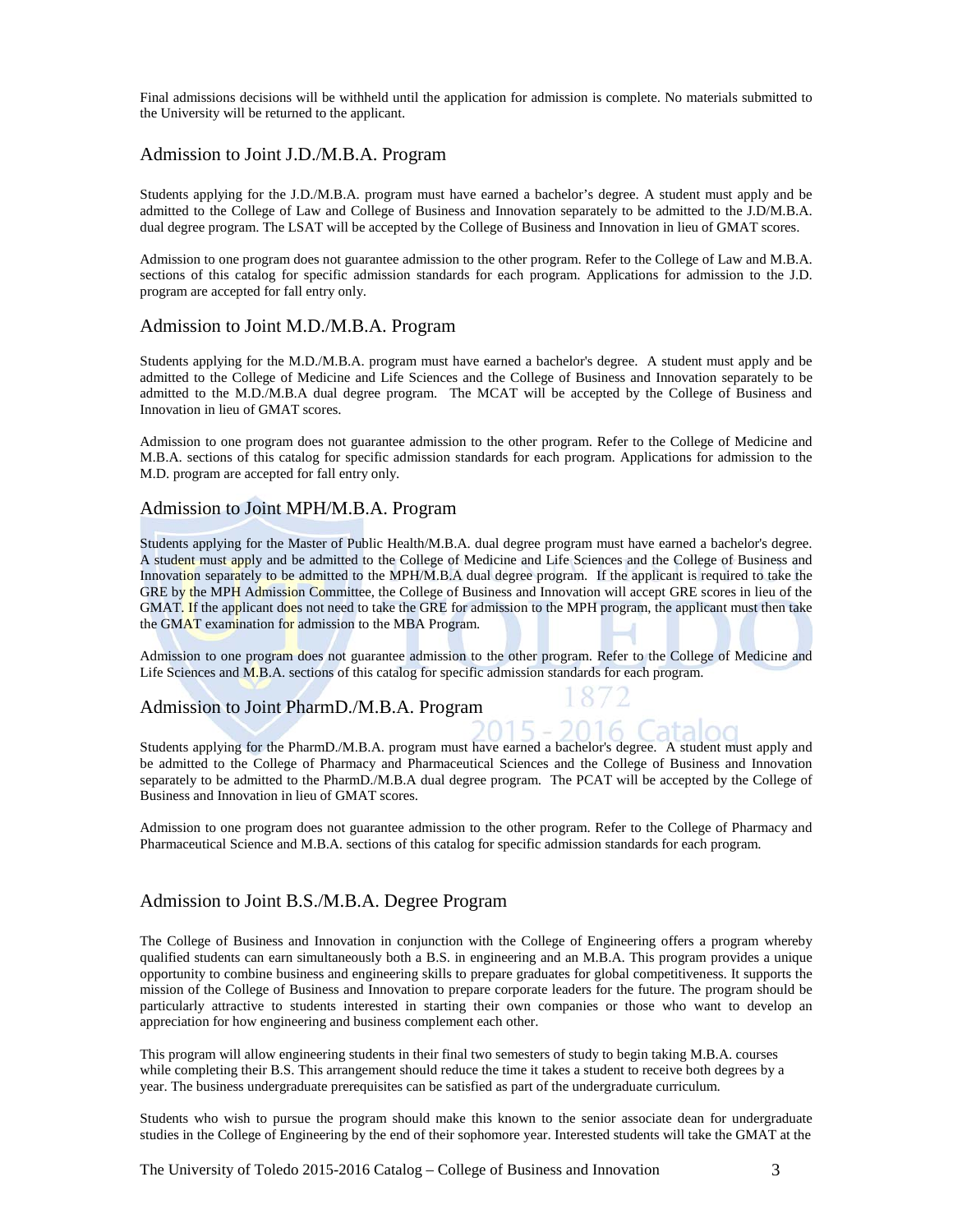end of their junior year and should apply for admission to the program to the College of Graduate Studies before the fall of their senior year. To be admitted to the program, students must have senior standing, score a minimum of 450 on the GMAT, and have at least a 3.0 cumulative GPA. Undergraduate requirements for the general business minor must also be completed. Upon admission to the program by the College of Graduate Studies, the College of Business and Innovation and the College of Engineering, students will be take graduate courses while simultaneously completing the requirements for the B.S. in engineering.

Students' special status must be tracked by the Office of Student Retention and Academic Success to assure AACSB compliance and to assure the B.S. degree is granted prior to graduating with the M.B.A.

## **Admission to Executive Master of Business Administration (E.M.B.A.) Program**

The E.M.B.A. program is designed for executives and professionals with a minimum of three to five years of management or professional experience. The E.M.B.A. Admissions Committee seeks candidates with proven leadership potential. The following documents are required for admission to the program:

- 1. Official transcripts from each post-secondary institution attended.
- 2. Official GMAT\* scores sent directly from the Graduate Management Admissions Council (GMAC) to the College of Graduate Studies. GMAT scores must be no more than five years old.
- 3. A current resume to allow the Admissions Committee the opportunity to assess the individual's work experience.
- 4. Employer nomination form and two letters of recommendation from individuals who know the applicant in a professional capacity, one of which must be from the applicant's employer. The employer nomination form must be completed by someone other than those completing the letters of recommendation. Self-employed applicants may substitute the employer nomination with a third professional reference.
- 5. In the case of students whose native language is not English, a score of at least 550 (paper based), 213 (computer based), or 80 (internet based) on the Test of English as a Foreign Language (TOEFL) is mandatory. \*\*

\* The GMAT can be waived for applicants with sufficient supervisory experience.

\*\* The TOEFL can be waived for applicants who are permanent residents and have worked in the US for more than one year provided the E.M.B.A. Admissions Committee determines the applicants' language proficiency. If an applicant to the E.M.B.A. program is on an F1 or J1 visa, they must provide passing TOEFL scores unless there is evidence of an earned US degree.

# 2015 - 2016 (

All applicants to the E.M.B.A. program are also required to interview with the Admissions Committee. The interview will take place once the application for admission has been completed. Applications for admission are considered on a rolling basis for fall entry only. Final admissions decisions will be withheld until the application for admission is complete. No materials submitted to the University will be returned to the applicant.

### **Admission to Master of Science in Accounting (M.S.A.) Program**

All decisions regarding admissions to the M.S.A. program are made through the office of the director of graduate programs in accounting. Admission to the M.S.A. program is available for those students who demonstrate high promise of success in a graduate program. All applicants are considered on the basis of their merit with weight given to the quality of prior academic achievement, GMAT test scores, professional experience, and other relevant information. The following documents are required for admission to the program:

- 1. Official transcripts from each post-secondary institution attended.
- 2. Official GMAT scores sent directly from the Graduate Management Admissions Council (GMAC) to the College of Graduate Studies. The minimum GMAT score is 500 and must be no more than five years old.\*
- 3. Three letters of reference from individuals who know the applicant in a professional capacity.
- 4. The statement of purpose as required on the application for admission.
- 5. In the case of students whose native language is not English, a score of at least 550 (paper based), 213 (computer based), or 80 (internet based) on the Test of English as a Foreign Language (TOEFL).

Applications for admission are considered on a rolling basis. However, students are encouraged to submit their applications by the following dates:

The University of Toledo 2015-2016 Catalog – College of Business and Innovation 4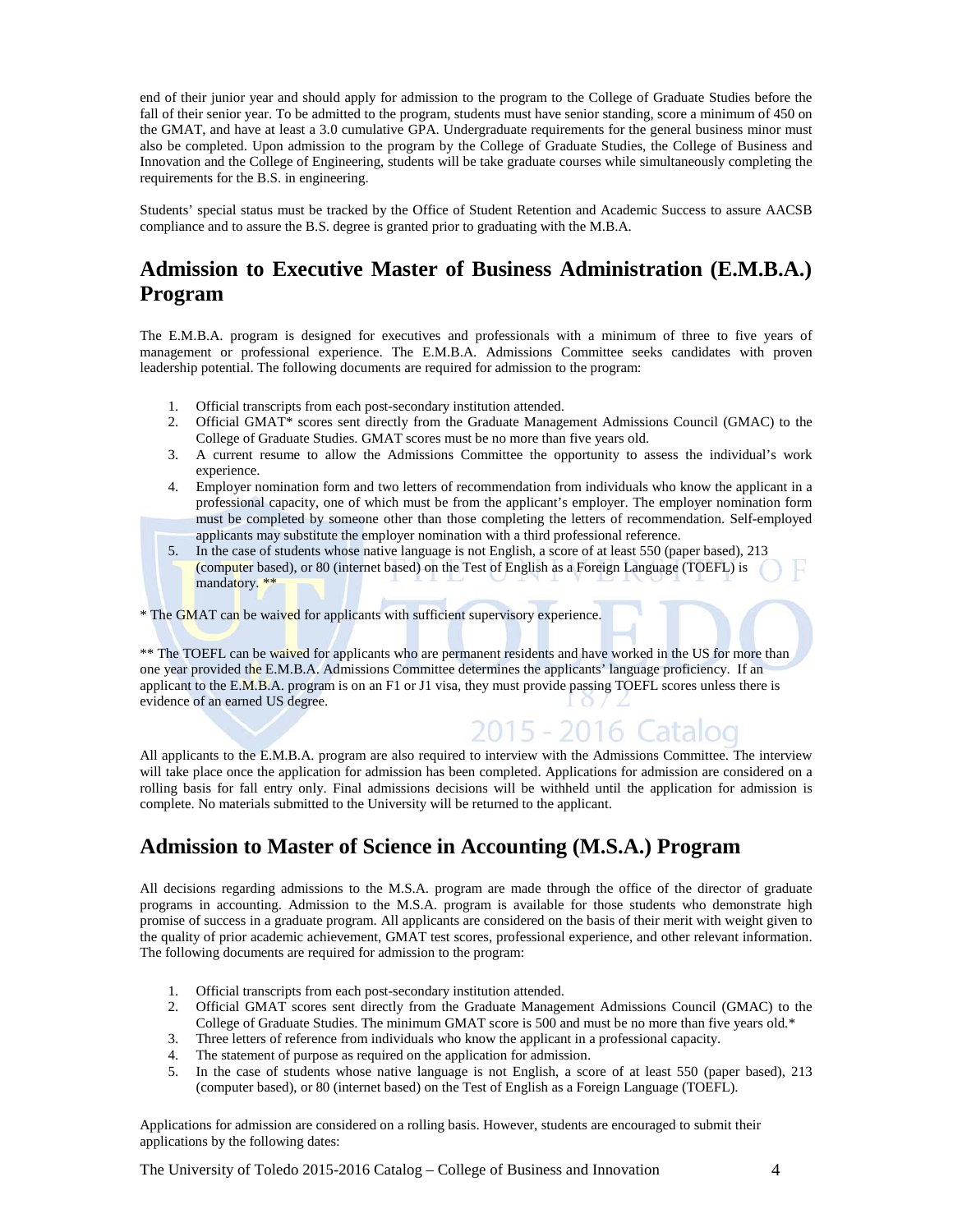Domestic students:

- Fall semester August 1<br>• Spring semester November 15
- $\bullet$  Spring semester
- Summer semester April 15

International students:

- Fall semester May 1
- Spring semester October 1
- Summer semester March 1

Final admissions decisions will be withheld until the application for admission is complete. No materials submitted to the University will be returned to the applicant. The M.S.A. program admits students to the program on a rolling admissions basis.

\* The GMAT may be waived for applicants who have earned a:

- 1. BBA in accounting from UT minimum 3.00 GPA), or
- 2. MBA or master in economics (minimum 3.00 GPA), or
- 3. Current CPA certificate.

### **Admission to Doctor of Philosophy in Manufacturing and Technology Management (Ph.D.) Program\***

Applicants with a master's degree in a technical field or business are preferred. Applicants with a bachelor's degree in a technical field or business may also be considered. Letters of reference from college faculty or employers acquainted with the student's character and ability, and official transcripts of all prior college work must be supplied. Applicants are expected to demonstrate preparation for, and a high promise of, success in the doctoral program.

The following will be considered in evaluating an application to the Ph.D. program on an individual basis:

- The student's undergraduate and graduate record with general academic performance, as well as the trend and comparison of grades over a period of time;
- The student's verbal, quantitative and total scores on the GMAT (in certain cases, depending on the academic background of the student, GRE scores may be substituted for GMAT scores);
- Evidence of the ability to do research (publications, presentations, etc.);
- Statement of purpose explaining why the student wants to pursue a Ph.D. in manufacturing and technology management;
- Three letters of reference;
- Appropriate experience;
- And, in the case of students whose native language is not English, acceptable performance on the TOEFL is mandatory.

It is to be stressed that, although GMAT and GPA are important, they alone will not be the basis of admissions decisions. While students may come from many academic disciplines, those students with bachelor's degrees in fields other than business may require more than 93 semester hours in order to satisfy prerequisite and business foundations course requirements. **Students admitted to the Ph.D. program will not receive graduate credit for any undergraduate courses they take.**

A student should take the Ph.D. comprehensive examination as soon as he/she and his/her adviser believes the student has mastered all the required subject areas and completed all course work. The format and other details of the examination are given in the handbook for Ph.D. students and are available on-line. Following successful completion of the comprehensive examination, the student is admitted to candidacy for the Ph.D. and undertakes dissertation research. The student is responsible for initiating the application to candidacy on a form available from the College of Graduate Studies.

When a student enters the program, the Ph.D. program director will help the student in preparing a plan of study. Each student will be assigned a faculty adviser by the Ph.D. program director at the time of admission During this first year of study, the student will choose an adviser who will assist the student in choosing a dissertation topic, forming a dissertation committee and in other matters concerning the program. More information is available at: [http://www.utoledo.edu/business/PHD/index.html.](http://www.utoledo.edu/business/PHD/index.html)

The University of Toledo 2015-2016 Catalog – College of Business and Innovation 5 \*No new students are being accepted into this program at the present time.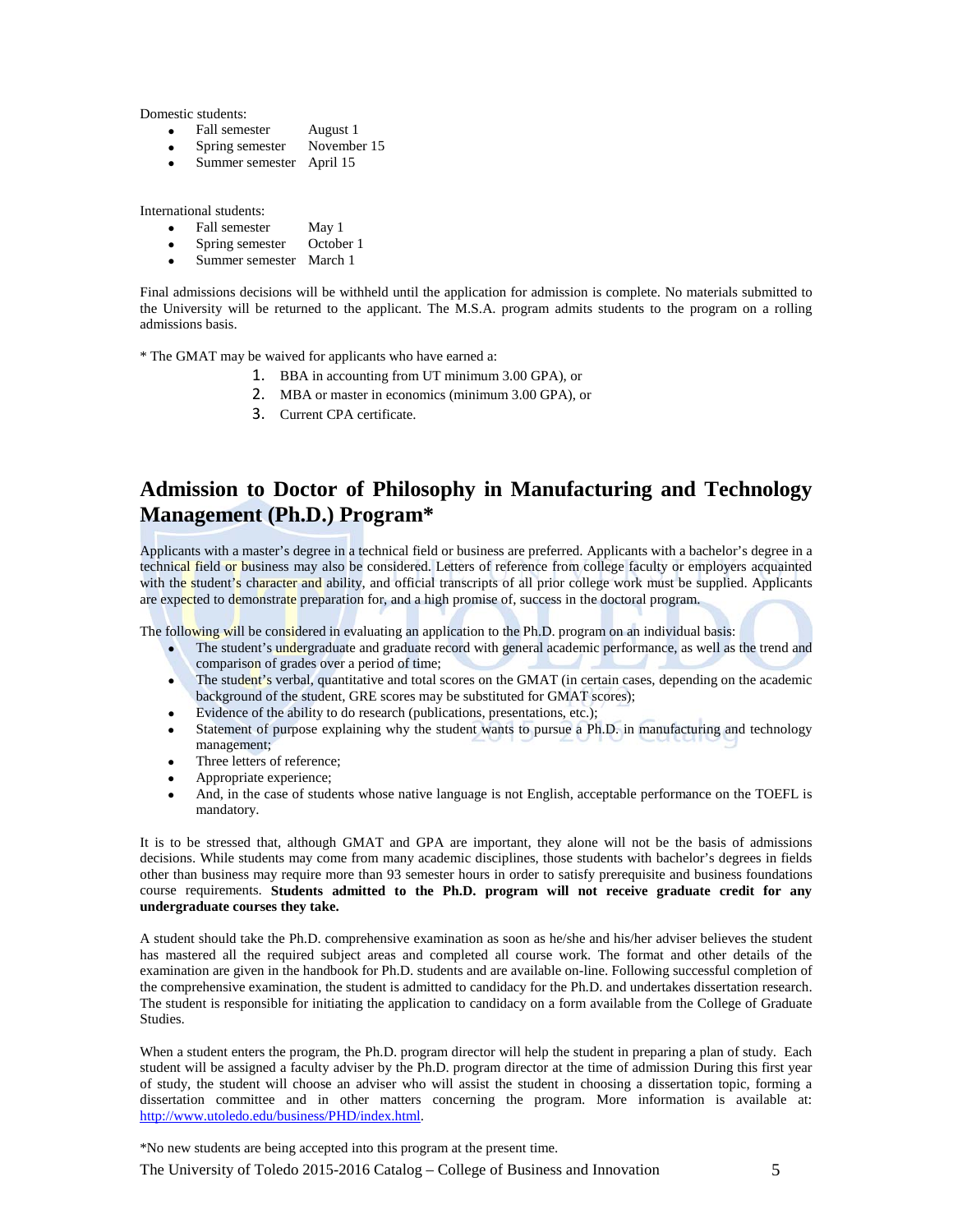# **Academic Policies**

## **General Requirements**

Refer to the general College of Graduate Studies section of this catalog for general academic policies that apply to all graduate students in areas such as advising, minimum enrollment, dishonesty, grievance, and probation and dismissal.

## **Academic Advising**

Advising for the M.B.A. program is available in the Office of Student Retention and Academic Success on the third floor of Stranahan Hall-North. Advising for the E.M.B.A., M.S.A. and Ph.D. programs is conducted by the respective program director. Students are encouraged to meet with an adviser regularly. Each student is ultimately responsible for correct and timely completion of degree requirements.

### **Financial Assistance**

A limited number of graduate assistantships, which provide a stipend and/or cover instructional fees, are awarded to students each year. Awards are based upon scholastic achievement, work experience, research experience and extracurricular activities. They are not based on financial need. Applications are due by March 1 for the entire following academic year to the Office of Student Retention and Academic Success for M.B.A. students, and to the Department of Accounting for M.S.A. students. Graduate Assistantships are awarded to qualified Ph.D. students upon admission to the Ph.D. program.

# **Transfer Students**

Students who have taken graduate course work at another AACSB-accredited university or from another college at The University of Toledo may, upon recommendation of the appropriate department chair and associate dean for graduate studies, be permitted to transfer up to nine semester hours of business-related course work toward the M.B.A. or M.S.A. A grade of B or higher must be achieved in order to transfer any graduate courses, and the transferred credit must not have been applied towards an earned graduate degree.

THE UNIVERSIT

# **Degree Requirements**



# **GPA and Grade Requirements**

Students in all graduate degree programs at the University of Toledo must complete all requirements for their program of study with at least a 3.0 (4.0 scale) cumulative GPA at the graduate level. All courses that count towards a graduate degree must be passed with a grade of C or better. There are no grade re-calculations at the graduate level; as such, repeated courses will have both grades included in the cumulative GPA calculation.

## **Master of Business Administration (M.B.A.)**

The M.B.A. degree is granted to students who satisfactorily complete a minimum of 33 semester hours at the 6000 level in the College of Business and Innovation. The length of the program will vary depending upon the nature of the undergraduate degree. The program consists of a common body of knowledge (18 hours), core (24 hours) and elective (9 - 12 hours) courses. Any or all common body of knowledge courses may be waived for equivalent coverage at the undergraduate or graduate level with a grade of C or better.

# **Master of Science in Accounting (M.S.A.)**

The Master of Science in Accounting degree is granted to students who satisfactorily complete a minimum of 30 semester hours at the 6000-level in the College of Business and Innovation. The M.S.A. program is designed to prepare students for a professional career in accounting and to fulfill the requirements to sit for the Uniform CPA Exam in the state of Ohio. Candidates without a background in accounting can be admitted to the program but will be required to take additional courses.

The University of Toledo 2015-2016 Catalog – College of Business and Innovation 6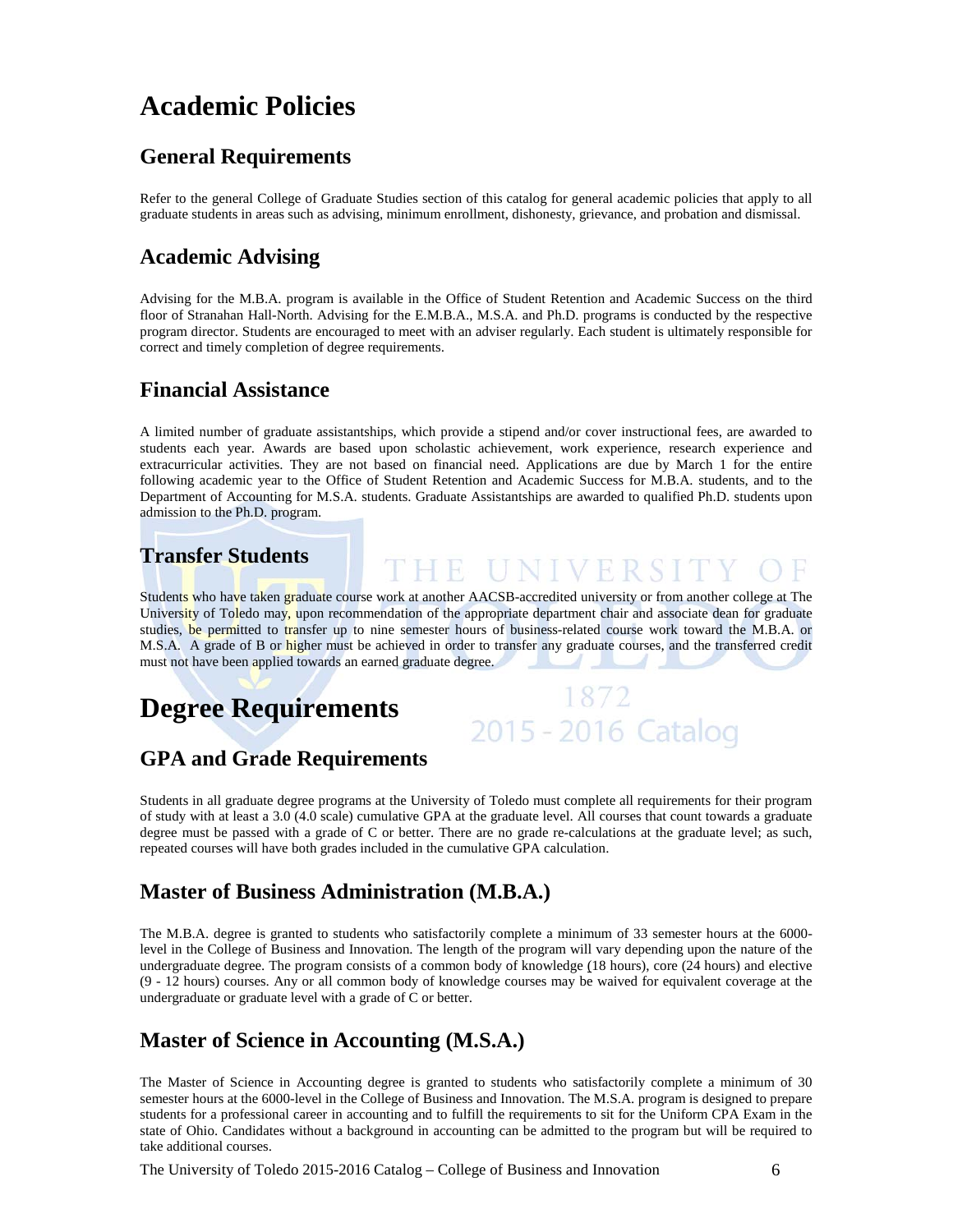## **Doctor of Philosophy in Manufacturing and Technology Management (Ph.D.)**

The program requires at least 93 semester hours of study beyond the baccalaureate. For a full-time student with only a bachelor's degree, the course requirements before entering the dissertation stage can be completed in three years. Fulltime students with an M.B.A. or a relevant M.S. degree should be able to complete the course work in two years before entering the dissertation stage. During the first year, the students without prior appropriate undergraduate or graduate work in business or engineering will acquire the foundation knowledge in business, engineering and manufacturing technology. Course waivers are possible at the foundation stage by passing competency examinations in appropriate areas.

# **Programs of Study**

### **Master of Business Administration (M.B.A.)**

Common Body of Knowledge (18 hours maximum)

These courses represent the minimum background required of students prior to taking 6000-level courses in the M.B.A. program. Students admitted to the M.B.A. program can meet the requirements by taking the 5000-level courses or by proficiency examination. If a student can demonstrate that he/she has completed equivalent course work at the undergraduate level prior to admission to the M.B.A. program and has earned a grade of C (2.0) or better in the course(s), the corresponding 5000-level course may be waived. Once admitted to the M.B.A. program, students may not take an undergraduate course and apply that course towards credit for 5000-level requirements.

| <b>ACCT</b><br>FINA | 5000<br>5210 | Financial & Managerial Accounting<br>E R ST<br><b>Economics for Business Decisions</b> |  |
|---------------------|--------------|----------------------------------------------------------------------------------------|--|
| <b>FINA</b>         | 5310         | <b>Managerial Finance</b>                                                              |  |
| <b>MKTG</b>         | 5410         | <b>Marketing Systems</b>                                                               |  |
| <b>OPMT</b>         | 5510         | <b>Applied Business Statistics</b>                                                     |  |
| <b>OPMT</b>         | 5520         | Analysis of Manufacturing and Service Systems                                          |  |
|                     |              |                                                                                        |  |
|                     |              | MBA Core (24 hours)                                                                    |  |

These courses are required of all students. They are reflective of business techniques, methodology and processes, and are designed to be cross-functional and integrative.

- BUAD 6100 Accounting for Strategic Decisions<br>BUAD 6200 Financial Systems
- Financial Systems
- BUAD 6300 Strategic Marketing & Analysis
- BUAD 6400 Results-Based Management<br>BUAD 6500 International Business
- 
- BUAD 6500 International Business<br>BUAD 6600 Supply Chain Manage Supply Chain Management
- BUAD 6800 Information Technology & E-Business
- BUAD 6900 Strategic Management Capstone

Students who complete three or more undergraduate level courses in a functional area (e.g. accounting, finance, marketing) at an AACSB-accredited business school are allowed and encouraged to replace the corresponding 6000 level core class with an elective of their choice.

#### Elective Courses (Minimum 9 hours)

Each student may select up to two majors. An alternative is to select the general administration major described below, which is designed for students who prefer to take a variety of electives in different areas. The substitution of any courses for a major requires the written approval of the appropriate department chair. No more than one independent study/research paper (three hours) may be taken in lieu of a course to fulfill a specialization requirement, and no more than one course will be allowed to count towards two majors in the M.B.A. program.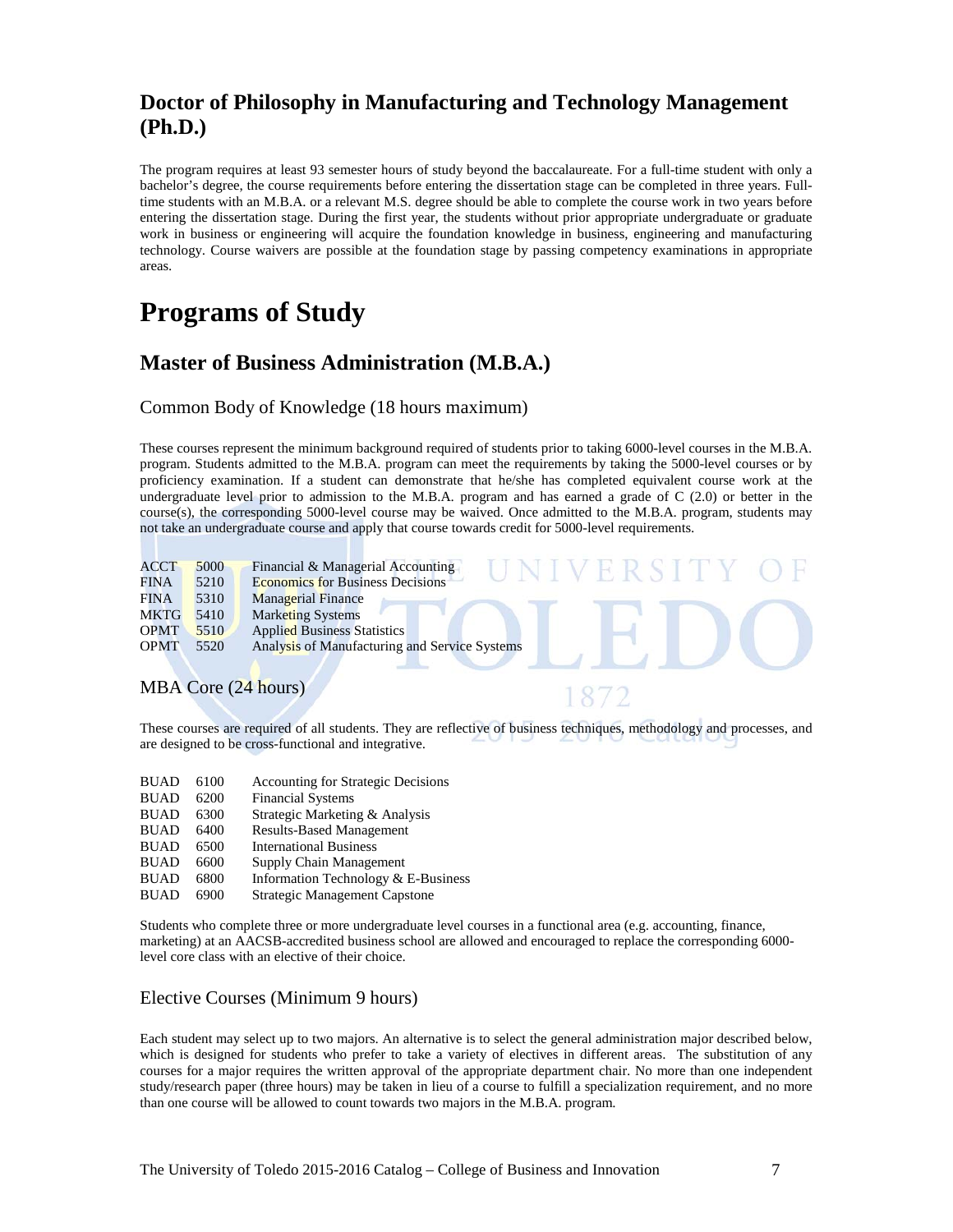### **Areas of Specialization**

#### **General Administration**

The general administration specialization is designed for students who want a general M.B.A. degree and is completed by taking three 6000-level electives within the College of Business and Innovation.

#### **Entrepreneurship & Technology Commercialization –**

**(Not accepting new students in this specialization)**

Must take all four of the following:

| <b>EFSB</b> | 6590 | New Venture Creation (Typically offered Fall)       |
|-------------|------|-----------------------------------------------------|
| <b>EFSB</b> | 6690 | Tech Commercialization (Typically offered Spring)   |
| <b>EFSB</b> | 6790 | Venture Capital Finance (Typically offered Fall)    |
| <b>EFSB</b> | 6800 | Small Business Practicum (Typically offered Spring) |

#### **Finance**

The graduate specialization in finance provides students with a background in all major areas of finance including corporate finance, investments and portfolio management, and financial institutions and markets. A student who wants to specialize in finance must take any three 6000-level finance classes from the list of electives offered, after satisfying the prerequisites. List of electives include:

**IVERSIT** 

| <b>FINA 6130</b> | <b>Advanced Corporate Finance</b>          |
|------------------|--------------------------------------------|
| <b>FINA 6140</b> | Investments & Securities Analysis          |
| <b>FINA 6150</b> | Financial Institutions & Markets           |
| <b>FINA 6340</b> | <b>Derivative Securities</b>               |
| <b>FINA 6370</b> | <b>International Financial Management</b>  |
| <b>FINA 6480</b> | <b>Student Managed Portfolio Practicum</b> |

#### **Healthcare Systems Management**

A specialization in healthcare systems management is designed for students who intend to seek or continue managerial careers in healthcare administration. Four PUBH 6000-level courses of the student's choice are required for this specialization. Students are not able to count any of these courses towards the General Administration specialization. Students must follow one of the three tracks below:

1. MBA in Health Care System Management with Public Health Administration concentration:

PUBH 6040 Public Health Administration PUBH 6210 Public Health Management PUBH 6220 Budget and Finance in Public Health PUBH 6280 Economics, Marketing, and Human Resources

2. MBA in Health Care System Management with Health Promotion and Education concentration:

PUBH 6200 Methods and Materials for Public Health PUBH 6300 Community Health Organizations PUBH 6460 Health Promotion Programs PUBH 6800 Evaluation of Health Programs

3. MBA in Health Care System Management with Public Health Epidemiology concentration (PUBH 6010 is required for the concentration; select three of the remaining courses below):

PUBH 6010 Public Health Epidemiology (required for this track) PUBH 6000 Public Health Biostatistics PUBH 6120 Infectious Disease Epidemiology PUBH 6150 Clinical Epidemiology PUBH 6180 Cancer Epidemiology PUBH 6550 Chronic Disease Epidemiology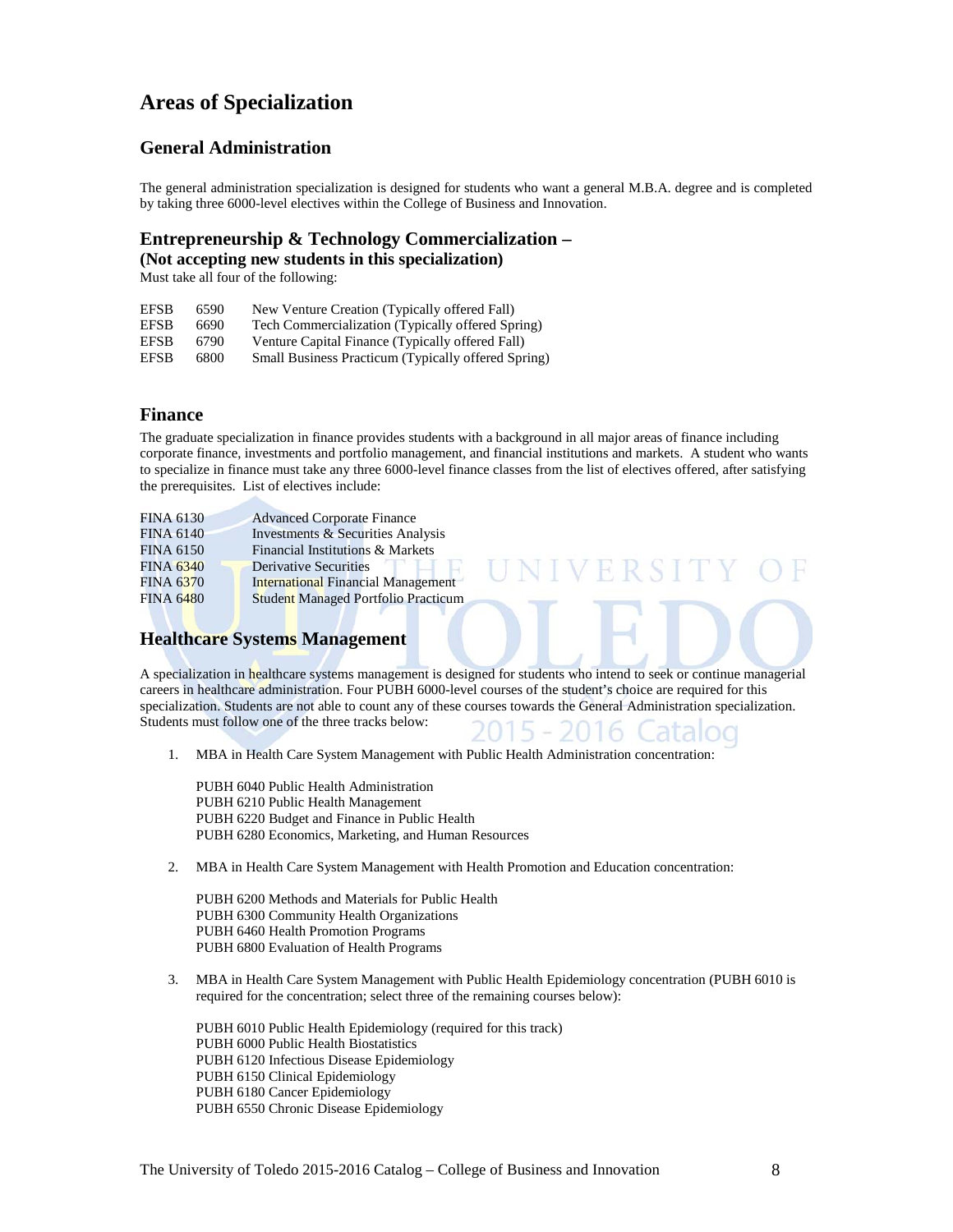#### **Human Resource Management**

A specialization in human resource management is designed both for students who intend to seek or continue managerial careers in human resources, and for those who are seeking more general leadership positions, but need to understand approaches to attracting, retaining, compensating, motivating and managing employees in contemporary organizations.

Students are required to successfully complete HURM 6700, Human Resource Management, or its equivalent, by completing either an undergraduate degree in human resource management from an AACSB-accredited school, or by certification through the Human Resource Certification Institute (e.g. PHR, SPHR).

In addition to HURM 6700 (typically offered summer and fall terms), students must complete any three additional 6000-level HURM courses of the student's choice. Recent offerings include:

| HURM 6710    | Employment and Labor Law (occasionally offered in spring term) |
|--------------|----------------------------------------------------------------|
| 6720         | <b>Advanced Negotiation and Conflict Resolution</b>            |
| HURM 6730    | Performance Management (Spring only)                           |
|              |                                                                |
| HURM<br>6750 | Current Topics in HRM                                          |
| 6760         | Recruitment and Retention (Fall only; pre-req HURM 6700)       |
|              |                                                                |

#### **Information Systems**

Specialization in information systems provides the student with a managerial overview of computers and information systems. Emphasis is placed on the role and function of the computer as a managerial tool to store, process, analyze and present information. A major in this area includes any three 6000-level INFS classes of the student's choice. Recent offerings include: THE HMIVED CITY OF

| <b>INFS</b> | 6610 | Info Storage & Retrieval Structures (Spring)               |
|-------------|------|------------------------------------------------------------|
| <b>INFS</b> | 6560 | System Analysis & Design (usually offered Fall and Spring) |
| <b>INFS</b> | 6470 | <b>Information Technology</b>                              |
| <b>INFS</b> | 6810 | <b>Network Communications (Spring)</b>                     |
| <b>INFS</b> | 6930 | Contemporary Topics (usually offered fall and spring)      |
|             |      |                                                            |

#### **International Business**

The international business program provides training for entry in careers in corporations with a global orientation, particularly multinational corporations, export-import firms, banks, transportation and logistics, and government and international agencies involved in international trade, finance and economic development. Students majoring in international business must choose three of the following courses.

| <b>FINA</b> | 6370 | International Financial Management (Fall; pre-req FINA 5310/BUAD 3040) |
|-------------|------|------------------------------------------------------------------------|
| <b>IBUS</b> | 6360 | Management of Multinational Firms (Fall)                               |
| <b>IBUS</b> | 6390 | <b>International Business</b>                                          |
| <b>IBUS</b> | 6490 | Global Management Systems                                              |
| <b>MKTG</b> | 6080 | International Supply Chain Management                                  |
| MKTG        | 6400 | International Marketing (Spring; pre-req MKTG 5410/BUAD 3010)          |
| <b>IBUS</b> | 6100 | Study Abroad (Spring; course offered if there is sufficient interest)  |

#### **Leadership**

Students majoring in Leadership must take all four of the following:

- MGMT 6100 Leading through Ethical Decisions (Spring)
- MGMT 6150 Leading and Developing Yourself (Fall)
- MGMT 6160 Leading with Power and Influence (Spring)
- MGMT 6190 Leading Change and Org Improvement (Spring)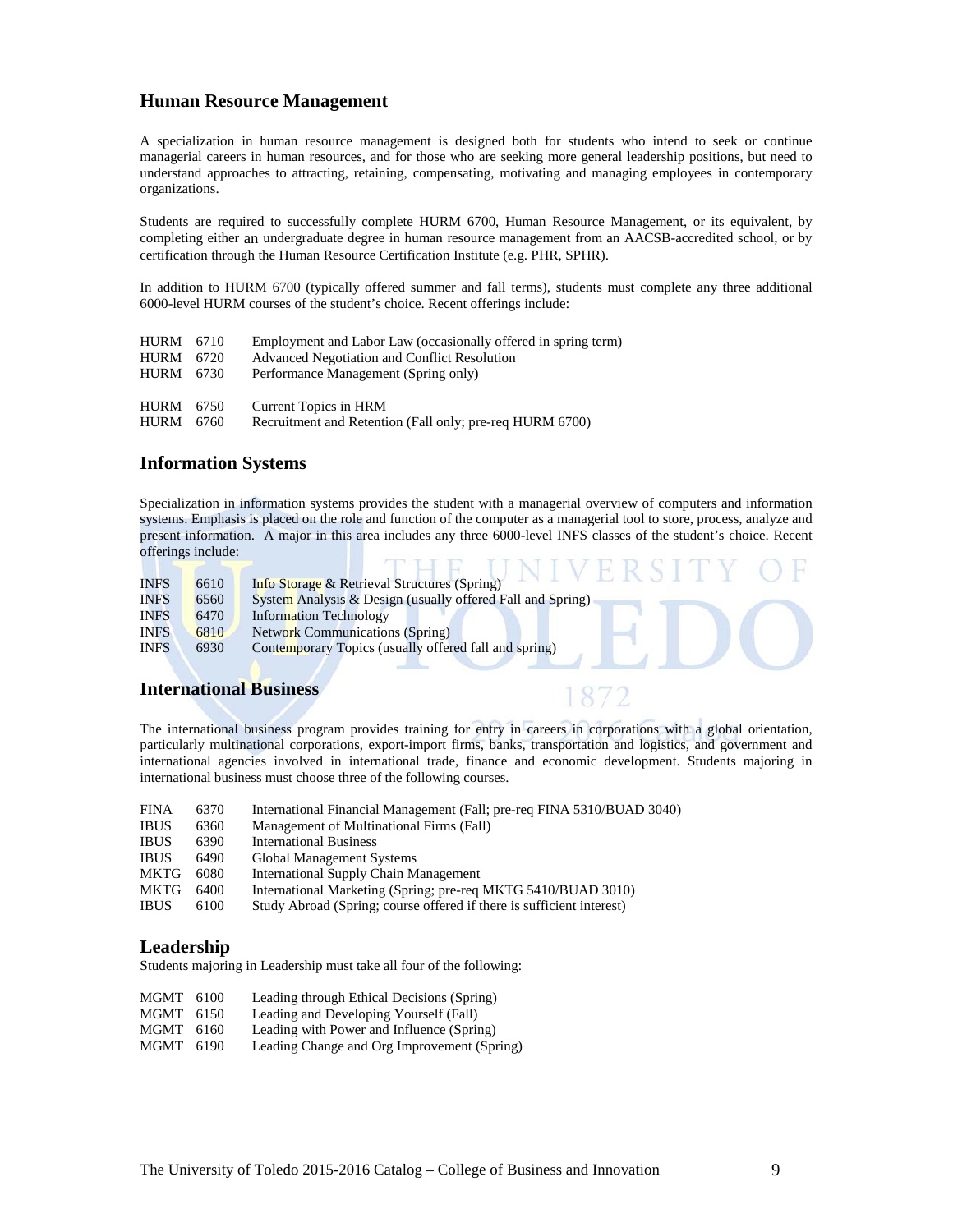#### **Operations Management**

The operations management major provides the student with the decision-making and problem-solving skills required for managing people and resources more effectively, whether in manufacturing firms, service industries, nonprofit organizations or government operations.

| Required courses: |                           |                                                                          |
|-------------------|---------------------------|--------------------------------------------------------------------------|
| <b>OPMT</b>       | 6680                      | Total Quality Management and SPC (Spring; pre-req OPMT 5520/BUAD 3020)   |
| <b>OPMT</b>       | 6690                      | Manufacturing Resources Management (Fall; pre-req OPMT 5520/BUAD 3020)   |
|                   |                           |                                                                          |
|                   | And one of the following: |                                                                          |
| <b>OPMT</b>       | 6100                      | Time Series Analysis & Forecasting (Spring; pre-req OPMT 5520/BUAD 3020) |
| <b>OPMT</b>       | 6270                      | Computer Simulation (Fall; pre-req OPMT 5520/BUAD 3020)                  |
| <b>OPMT</b>       | 6510                      | Project Management                                                       |
| <b>OPMT</b>       | 6720                      | <b>Manufacturing Systems Design</b>                                      |
| <b>OPMT</b>       | 6930                      | Contemporary Topics Seminar                                              |
| <b>MKTG</b>       | 6080                      | <b>International Supply Chain Management</b>                             |

#### **Marketing**

While students specializing in Marketing may take any three 6000-level MKTG courses to fulfill the requirement, there are three suggested areas of concentration: Marketing Management, CRM & Marketing Intelligence, and Sales Leadership. It is not possible for a specific concentration to be listed on the official transcript.

All 6000-level MKTG courses have a pre-req of MKTG 5410/BUAD 3010.

Optional tracks:

For Marketing Management concentration, choose any three of recent offerings:

| <b>MKTG</b> |      | 6140 | <b>Customer Relationship Marketing (Spring)</b>            |
|-------------|------|------|------------------------------------------------------------|
| <b>MKTG</b> |      | 6150 | <b>Intelligence Driven Customer Strategy</b>               |
| <b>MKTG</b> |      | 6220 | <b>Integrated Marketing Communications (Fall)</b>          |
| <b>MKTG</b> |      | 6230 | Digital Marketing Processes (Spring)                       |
| <b>MKTG</b> |      | 6240 | Sales Force Leadership (Fall)                              |
| <b>MKTG</b> | 6250 |      | 1872<br>Strategic Selling Analysis & Applications (Spring) |
| <b>MKTG</b> | 6310 |      | <b>Product Commercialization</b>                           |
| <b>MKTG</b> | 6320 |      | Strategic Brand Management (Spring) 2015 - 2016 Catalog    |
| MKTG        | 6330 |      | <b>Applied Marketing Research</b>                          |
| MKTG        | 6400 |      | International Marketing (Spring)                           |

For CRM & Marketing Intelligence:

| Essential to take both |  |                                          |  |  |
|------------------------|--|------------------------------------------|--|--|
| MKTG 6140              |  | Customer Relationship Marketing (Spring) |  |  |
| MKTG 6150              |  | Intelligence Driven Customer Strategy    |  |  |
| Choose one             |  |                                          |  |  |

| .         |                                            |
|-----------|--------------------------------------------|
| MKTG 6330 | <b>Applied Marketing Research</b>          |
| MKTG 6230 | Digital Marketing Processes (Spring)       |
| MKTG 6220 | Integrated Marketing Communications (Fall) |

For Sales Leadership

| Essential to take both |      |                                                    |
|------------------------|------|----------------------------------------------------|
| MKTG                   | 6240 | Sales Force Leadership (Fall)                      |
| MKTG                   | 6250 | Strategic Selling Analysis & Applications (Spring) |
| Choose one             |      |                                                    |
| MKTG                   | 6140 | Customer Relationship Marketing (Spring)           |
| MKTG                   | 6220 | <b>Integrated Marketing Communications (Fall)</b>  |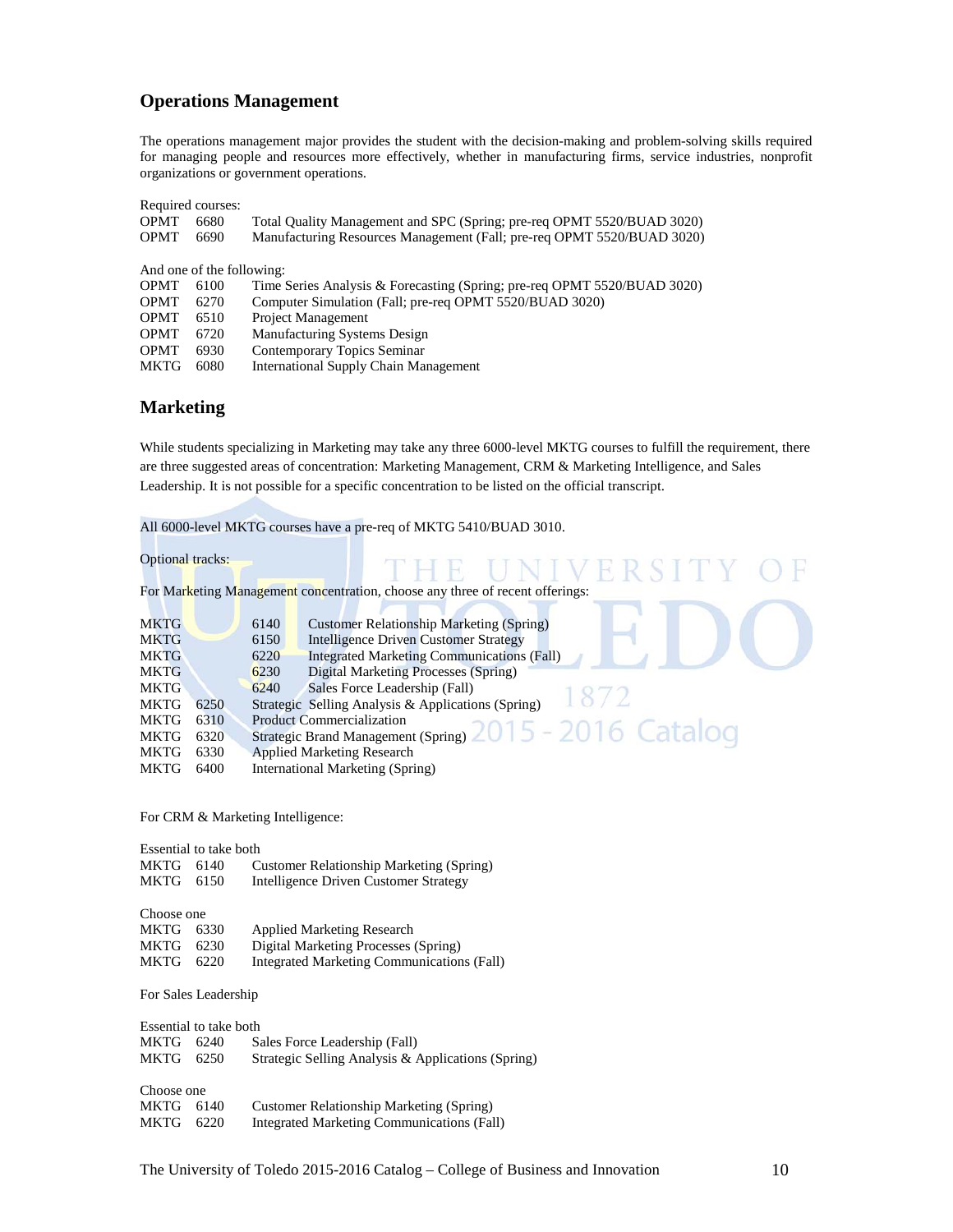## **Executive M.B.A. Program**

The College of Business and Innovation offers an innovative Executive M.B.A. (E.M.B.A.) program for executives of mid-sized and growing firms. The program curriculum is designed to enhance the ability of managers to manage the change and growth common in today's competitive environment. To accomplish this, participants in the program take courses built around three major integrative themes – entrepreneurship, e-business, and competition in a global marketplace.

The E.M.B.A. program is designed with experienced managers in mind and is tailored to fit their schedules. Through the use of a structured approach, executives are able to pursue an M.B.A. with their peers at a level and pace appropriate to their business experience.

#### Required Courses:

| EMBA        | 5500 | <b>Analytical Foundations for Executives</b>                      |
|-------------|------|-------------------------------------------------------------------|
| EMBA        | 6100 | Global Competitive Challenge                                      |
| EMBA        | 6120 | Cultural, Legal & Operational Issues in Doing Business Abroad     |
| EMBA        | 6200 | Entrepreneurship and Personal Strategic Planning                  |
| EMBA        | 6140 | Accounting & Financial Foundations for Executives                 |
| EMBA        | 6210 | Processes for Ethical Business Decisions                          |
| EMBA        | 6220 | Accounting Systems for Operational Control & Strategic Management |
| EMBA        | 6230 | Market Driven Analysis                                            |
| EMBA        | 6240 | <b>Entrepreneurial Financial Management</b>                       |
| <b>EMBA</b> | 6250 | Leadership & Performance Management                               |
| EMBA        | 6290 | Strategic Management in a Global Environment                      |
| <b>EMBA</b> | 6300 | Global Technology Management                                      |
| <b>EMBA</b> | 6310 | NIVERSITY<br><b>Managing Global Supply Chains</b>                 |
| EMBA        | 6320 | <b>Product Development</b>                                        |
| <b>EMBA</b> | 6470 | Global/E-Business Field Trip                                      |
| <b>MGMT</b> | 6930 | Independent Research (elective determined by cohort)              |
|             |      |                                                                   |

# **J.D./M.B.A. Dual Degree**

This integrated program and curriculum leads to the awarding of two degrees. The Juris Doctor degree is awarded by the College of Law, and the M.B.A. degree is awarded by the College of Business and Innovation.

 $\angle$   $\cup$ 

#### Juris Doctor (J.D.)

The College of Law requires the successful completion of 89 semester hours. The dual degree program would permit up to 12 semester hours of core courses from the College of Business and Innovation to be applied toward the satisfaction of the 89-hour requirement. All courses taken in the College of Business that are to be applied towards J.D. program requirements must be earned with a grade of B (3.0) or better. The 12 hours of core courses from the College of Business and Innovation are:

| 6100 | <b>Accounting for Decision-Making</b>      |
|------|--------------------------------------------|
| 6200 | <b>Financial Systems</b>                   |
| 6300 | Strategic Marketing & Analysis             |
| 6500 | <b>International Business</b>              |
| 6800 | Information Technology & E-Business        |
| 6900 | <b>Strategic Management Capstone</b>       |
| 6590 | New Venture Creation                       |
| 6690 | <b>Technology Commercialization</b>        |
| 6790 | Venture Capital Finance                    |
| 6890 | <b>Small Business Practicum</b>            |
| 6130 | <b>Advanced Corporate Finance</b>          |
| 6140 | <b>Investments and Security Analysis</b>   |
| 6150 | Financial Institutions and Markets         |
| 6370 | MBA International Financial Management     |
| 6840 | <b>Small Business Financial Management</b> |
| 6360 | Management of Multinational Firms          |
| 6490 | <b>Global Management Systems</b>           |
|      |                                            |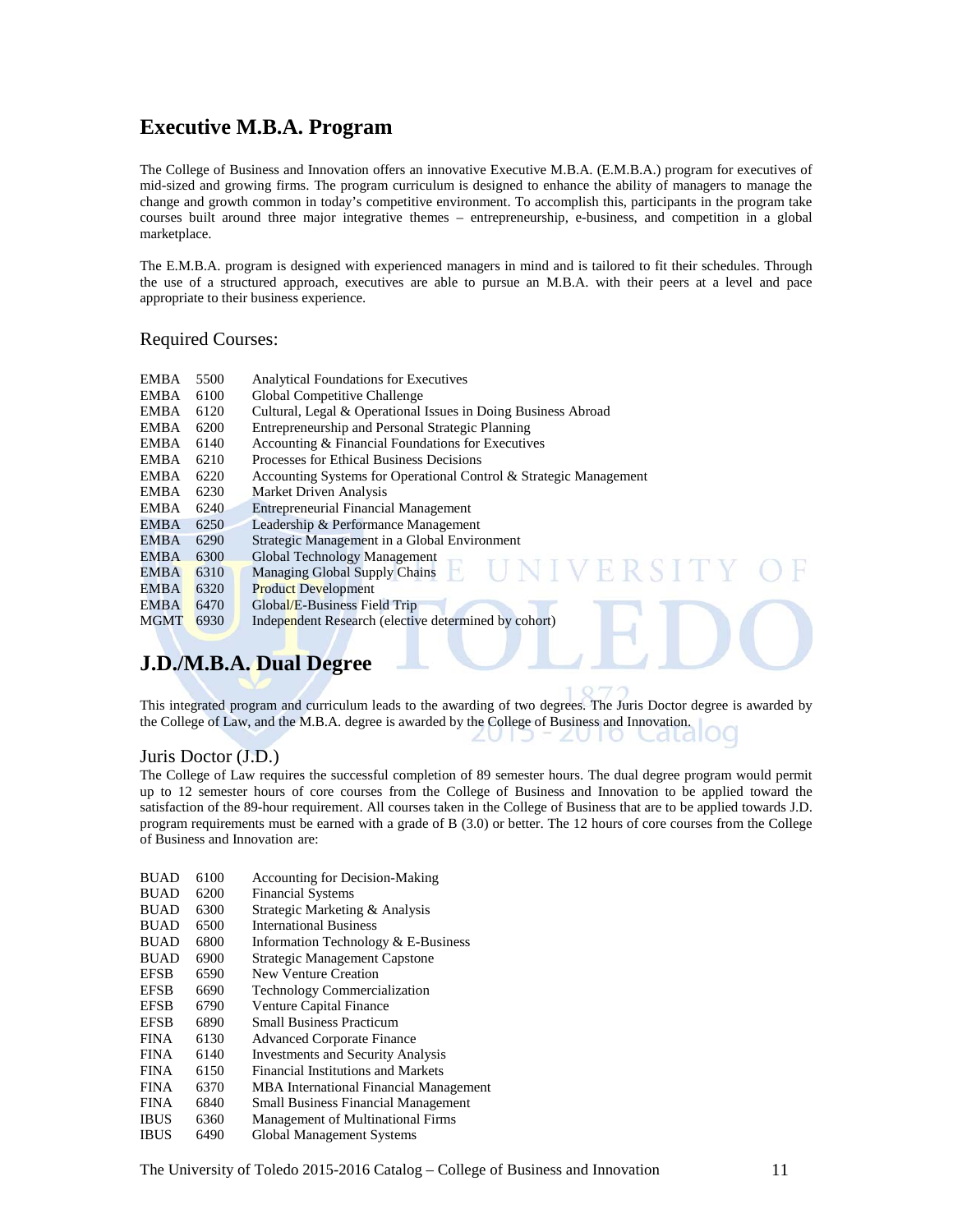| MGMT 6160 | Leading with Power and Influence             |
|-----------|----------------------------------------------|
| HURM 6720 | Advanced Negotiation and Conflict Resolution |
| HURM 6760 | <b>Recruitment and Retention</b>             |
| 6810      | <b>Network Communications</b>                |
| 6140      | <b>Customer Relationship Marketing</b>       |
| MKTG 6400 | <b>International Marketing</b>               |
|           |                                              |

On written application by the student, and for good cause shown, the Associate Dean for Academic Affairs of the College of Law may substitute another College of Business course for one on the approved list.

#### M.B.A. Degree

To fulfill requirements for the M.B.A. degree, students must complete 33 semester hours at the 6000 level or above. Students in the joint program may apply up to 12 hours of course work at the College of Law toward satisfaction of the M.B.A. All courses taken in the College of Law that are to be applied towards MBA program requirements must be earned with a grade of C (2.0) or better. All grades earned in College of Law courses that are applied towards MBA program requirements will impact the overall graduate GPA.

One MBA Core course (either BUAD 6500 International Business or BUAD 6800 IT and E-Business) can be replaced with one College of Law Elective (either LAWI 9480 International Business Transactions or LAWI 9020 E-Commerce, respectively).

The other 9 hours may come from the following courses, or others approved by the College of Business and Innovation Associate Dean for Graduate Programs, and will serve as MBA electives:

VERSI

| LAWG        | 9010 | <b>Business Associations</b>         |
|-------------|------|--------------------------------------|
| LAWG        | 9610 | <b>Secured Transactions</b>          |
| LAWI        | 9060 | Sales and Leases of Goods            |
| LAWI        | 9300 | <b>Employment Discrimination</b>     |
| LAWI        | 9730 | <b>Pension and Employee Benefits</b> |
| LAWI        | 9310 | <b>Employment Law</b>                |
| LAWI        | 9940 | <b>White Collar Crime</b>            |
| <b>LAWN</b> | 9050 | <b>Negotiation and Settlement</b>    |
| <b>LAWD</b> | 9210 | Contracts I                          |
| <b>LAWD</b> | 9220 | <b>Contracts II</b>                  |
|             |      |                                      |

### **M.P.H./M.B.A. Dual Degree**

The joint MBA/MPH degree is designed to prepare graduates with managerial and executive level career aspirations at the interface of healthcare delivery and business. The dual degree program and curriculum leads to the awarding of two degrees. The Master of Public Health degree is awarded by the College of Medicine and Life Sciences and the MBA is awarded by the College of Business and Innovation. The College of Business and Innovation will allow up to 9 credit hours of appropriate MPH coursework to be credited toward the MBA degree.

Appropriate MPH courses listed under the Healthcare Systems Management specialization area of this catalog will be applied towards the MBA elective area. Three to four courses (6000-level BUAD courses) will apply towards the MPH elective requirement.

Please refer to the College of Medicine and Life Science catalog for more information regarding the program requirements for the MPH degree.

### **M.D./M.B.A. Dual Degree**

The integrated program and curriculum leads to the awarding of two degrees. The Doctor of Medicine is awarded by the College of Medicine and Life Sciences and the MBA is awarded by the College of Business and Innovation. The College of Business and Innovation will allow up to 9 credit hours of appropriate Medical School coursework to be credited toward the MBA degree.

It is recommended that MD/MBA students take 3 of the 4 Medical School courses below to serve as MBA electives. These courses are already part of the 4th year MD curriculum.

- FMDD 725 Healthcare Systems: Issues, Trends and Perspectives
- FMDD 770 Health Law
- MEDI 770 Health Care Administration: Special Topics
- PEDS 723 Child Health Advocacy

The University of Toledo 2015-2016 Catalog – College of Business and Innovation 12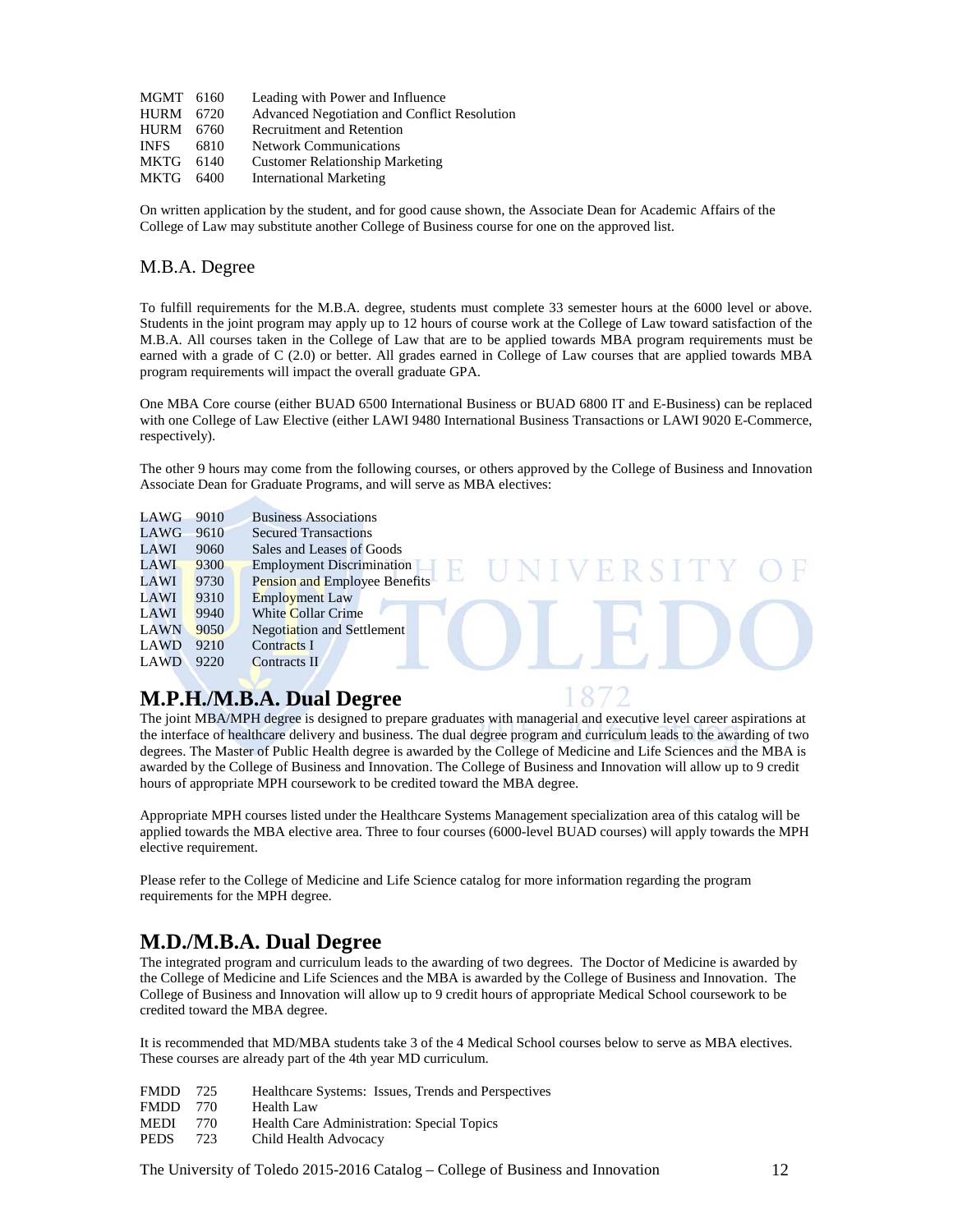Another option is for MD/MBA students to complete 2 of the 4 Medical School courses listed above, along with 1 elective from the list below. The courses below are semester long courses (subject to availability) and cannot be taken during a medial student's required clerkship or clinical elective time. The course would have to be taken during the dedicated year of MBA study (typically the 3rd year of the MD/MBA program).

This option does allow MD/MBA students the opportunity to fulfill the 4 week basic science elective required for medical school. Students should consult with their MD and MBA Academic Advisors to determine the best approach for completing the dual degree based on their academic background and individual plan of study.

| <b>PUBH</b> | 6040 | <b>Public Health Administration</b>     |
|-------------|------|-----------------------------------------|
| <b>PUBH</b> | 6210 | Management of Public Health Agencies    |
| <b>PUBH</b> | 6220 | Budget and Finance in Public Health     |
| <b>PUBH</b> | 6350 | Public Health Law                       |
| <b>MGMT</b> | 6100 | Leading Through Ethical Decision Making |
| <b>HURM</b> | 6700 | Human Resource Management               |
| <b>HURM</b> | 6710 | <b>Employment and Labor Law</b>         |
| <b>EFSB</b> | 6590 | <b>New Venture Creation</b>             |
|             |      |                                         |

## **PharmD./M.B.A. Dual Degree**

Students completing this dual degree program will be awarded two degrees, a PharmD. and an M.B.A. Students apply and are admitted to the PharmD program after two years of preparatory course work in chemistry, calculus, biology, organic chemistry, physics, and anatomy. This rigorous curriculum ensures that students entering the program are well prepared. It is at this point, the first year in the PharmD program and the student's junior year, were they would begin their coursework towards the M.B.A.

The following table identifies each M.B.A course and describes how the student will complete the work.

| <b>MBA</b> Pre-requisites       |              |                                             |                |
|---------------------------------|--------------|---------------------------------------------|----------------|
| <b>Common Body of Knowledge</b> | <b>Hours</b> | <b>Courses Take by PharmD Students</b>      | <b>Hours</b>   |
| <b>ACCT 5000</b>                | 3            | BUAD 2040 and BUAD 2050                     | 6              |
| FINA 5210 (economics)           | 3            | <b>BUAD 3040</b>                            | 3              |
| FINA 5310 (finance)             | 3            | ECON 1150 and ECON 1200                     | 6              |
| <b>MKTG 5410</b>                | 3            | <b>BUAD 3010</b>                            | 3              |
| <b>OPMT 5510 (statistics)</b>   | 3            | <b>PHPR 4330 Research Design &amp; Drug</b> | $\overline{4}$ |
|                                 |              | Literature Eval 1                           |                |
|                                 |              | <b>PHPR 6340 Research Design &amp; Drug</b> |                |
|                                 |              | Literature Eval 2                           |                |
|                                 |              | $\Omega$ r                                  |                |
|                                 |              | <b>Any Statistics I equivalent course</b>   |                |
| OPMT 5520 (operations)          | 3            | <b>BUAD 3020</b>                            | 3              |

#### MBA Curriculum

| <b>MBA Core Courses</b> | <b>Hours</b> | <b>Courses Take by PharmD Students</b> | <b>Hours</b> |
|-------------------------|--------------|----------------------------------------|--------------|
| <b>BUAD 6100</b>        | 3            | <b>BUAD 6100</b>                       |              |
| <b>BUAD 6200</b>        | 3            | <b>BUAD 6200</b>                       | 3            |
| <b>BUAD 6300</b>        | 3            | <b>BUAD 6300</b>                       | 3            |
| <b>BUAD 6400</b>        |              | <b>BUAD 6400</b>                       | 3            |
| <b>BUAD 6500</b>        | 3            | <b>BUAD 6500</b>                       | 3            |
| <b>BUAD 6600</b>        | 3            | <b>BUAD 6600</b>                       | 3            |
| <b>BUAD 6800</b>        | 3            | <b>BUAD 6800</b>                       | 3            |
| <b>BUAD 6900</b>        | 3            | <b>BUAD 6900</b>                       | 3            |
| <b>Electives</b>        | 9            | APPE $8940^1$ (3 courses @ 4 hrs ea)   | 12           |

1 APPE 8940 – Advanced Pharmacy Practice Experiences in the "Management and Administration" track will enable students to apply content from the MBA core.

<sup>1</sup> This plan of study would result in the student having a General M.B.A. Students seeking a specific area of specialization would not be permitted to make this substitution and would be required to meet the requirements set forth for each major.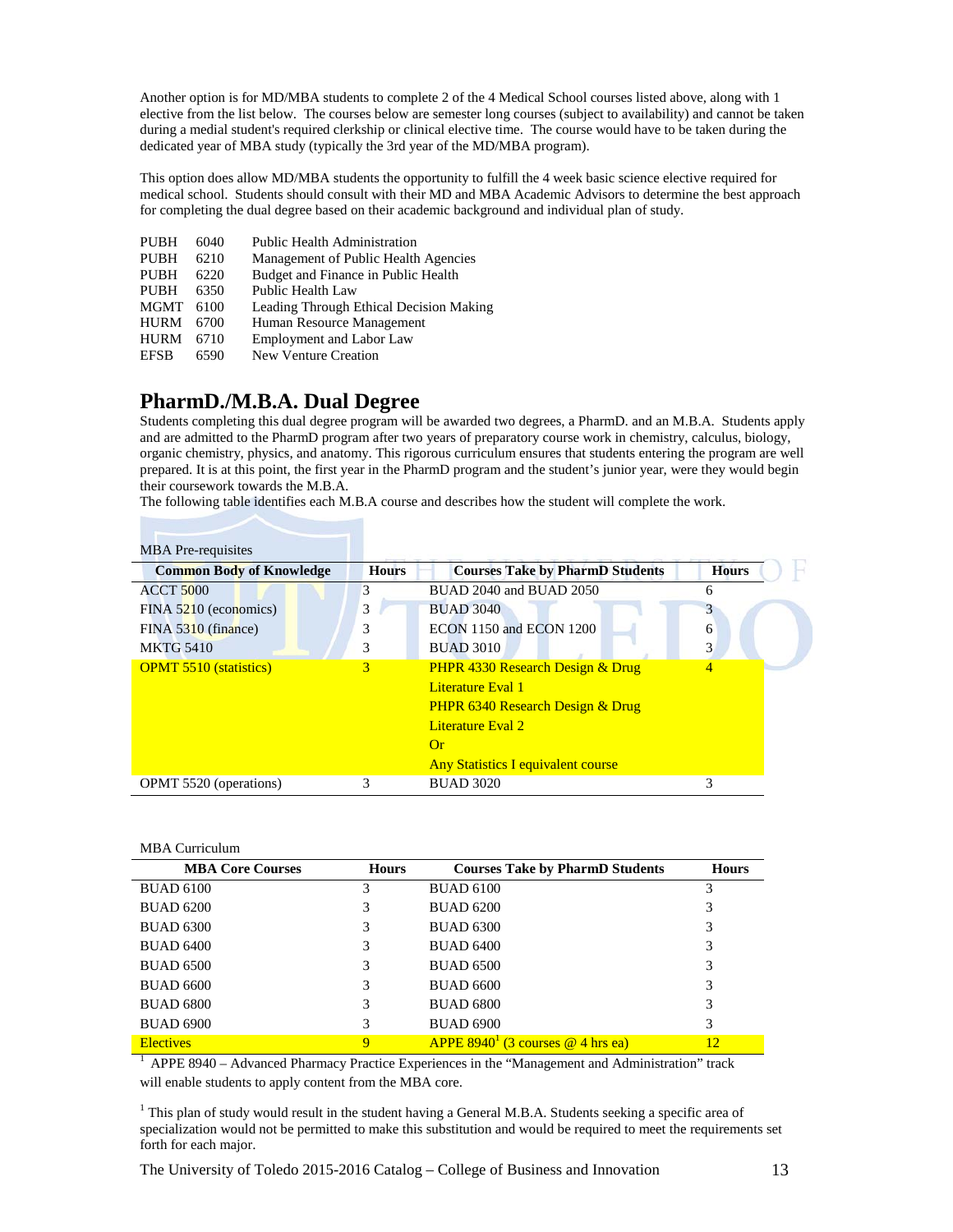The following table displays a potential matriculation pathway for this dual degree program.

| Year | <b>Fall Semester</b>             | <b>Spring Semester</b>                           | <b>Summer Semester</b> |
|------|----------------------------------|--------------------------------------------------|------------------------|
|      | <b>Pre-prof Pharmacy Courses</b> | <b>Pre-prof Pharmacy Courses</b>                 |                        |
| 2    | Pre-prof Pharmacy Courses        | Pre-prof Pharmacy Courses                        |                        |
|      |                                  | Application and admission into the PharmD degree |                        |
| 3    | <b>PharmD</b> Coursework         | <b>PharmD</b> Coursework                         | <b>BBA Coursework</b>  |
| 4    | <b>PharmD Coursework</b>         | PharmD Coursework *                              | 1 PharmD Course        |
|      | 1 BBA course                     | 1 BBA course                                     | 4 MBA courses          |
| 5    | <b>PharmD</b> Coursework         | <b>PharmD</b> Coursework                         | <b>MBA Coursework</b>  |
|      | 1 MBA course                     | 1 MBA course                                     |                        |
| 6    | <b>APPE Experiences</b>          | <b>APPE Experiences</b>                          |                        |

Table 3. Potential matriculation pathway

\* Students graduate with BSPS degree after the Spring semester year 2.

BBA – Bachelors of Business Administration, MBA – Masters of Business Administration.

### **Master of Science in Accounting (M.S.A.)**

# **Accounting Core Courses:**<br>• ACCT 6130

<sup>6130</sup> External Financial Reporting III (ACCT 4130 at the undergraduate level)<br><sup>6190</sup> Contemporary Financial Accounting Problems

11 L

- ACCT 6190 Contemporary Financial Accounting Problems<br>• ACCT 6210 Research in Accounting and Taxation
- Research in Accounting and Taxation

#### **Accounting Electives (Select five):**

| $\cdot$ $\cdot$ |      |                                                    |
|-----------------|------|----------------------------------------------------|
| <b>ACCT</b>     | 6150 | <b>International Accounting and Taxation</b>       |
| <b>ACCT</b>     | 6250 | <b>Taxation of Business Entities</b>               |
| <b>ACCT</b>     | 6310 | <b>Advanced Managerial Accounting</b>              |
| <b>ACCT</b>     | 6330 | Advanced Topics in Accounting Info Systems         |
| <b>ACCT</b>     | 6410 | Governmental and Not-for-Profit Accounting         |
| <b>ACCT</b>     | 6430 | <b>Business Valuation and Analysis</b>             |
| <b>ACCT</b>     | 6440 | <b>Advanced Auditing</b>                           |
| <b>ACCT</b>     | 6450 | Fraud and Forensics Accounting<br>15 - 2016 Catalo |
|                 |      |                                                    |
|                 |      |                                                    |

#### **Diversification Electives (Select two) (all courses offered every term):**

- BUAD 6200 Corporate Finance
- BUAD 6300 Strategic Marketing & Analysis
- BUAD 6400 Results Based Management
- BUAD 6500 International Business
- 
- BUAD 6600 Supply Chain Management<br>• BUAD 6800 Information Technology & • BUAD 6800 Information Technology & E-Business

If a student takes one of the courses above at the undergraduate level (specifically ACCT 4130, ACCT 4250 and 4410), these courses may not be taken at the graduate level. This does not reduce the number of credit hours or courses required to earn the MSA degree. The student will select a different option with the Accounting Department Chair and MSA Program Adviser. Other courses from the College of Business and Innovation (or, in the case of a JD/MSA student, a course from the College of Law) may also be approved for the three areas above, with good cause shown, by the Accounting Department Chair and MSA Program Adviser.

#### MSA Common Body of Knowledge

Based on the candidate's prior course work, any or all of the MSA Common Body of Knowledge may be waived (each course is three semester hours):

If a student can demonstrate that he/she has completed equivalent course work at the undergraduate level prior to admission to the M.**S**.A. program and has earned a grade of C (2.0) or better in the course(s), the corresponding **course below** may be waived. Undergraduate equivalents are in parentheses.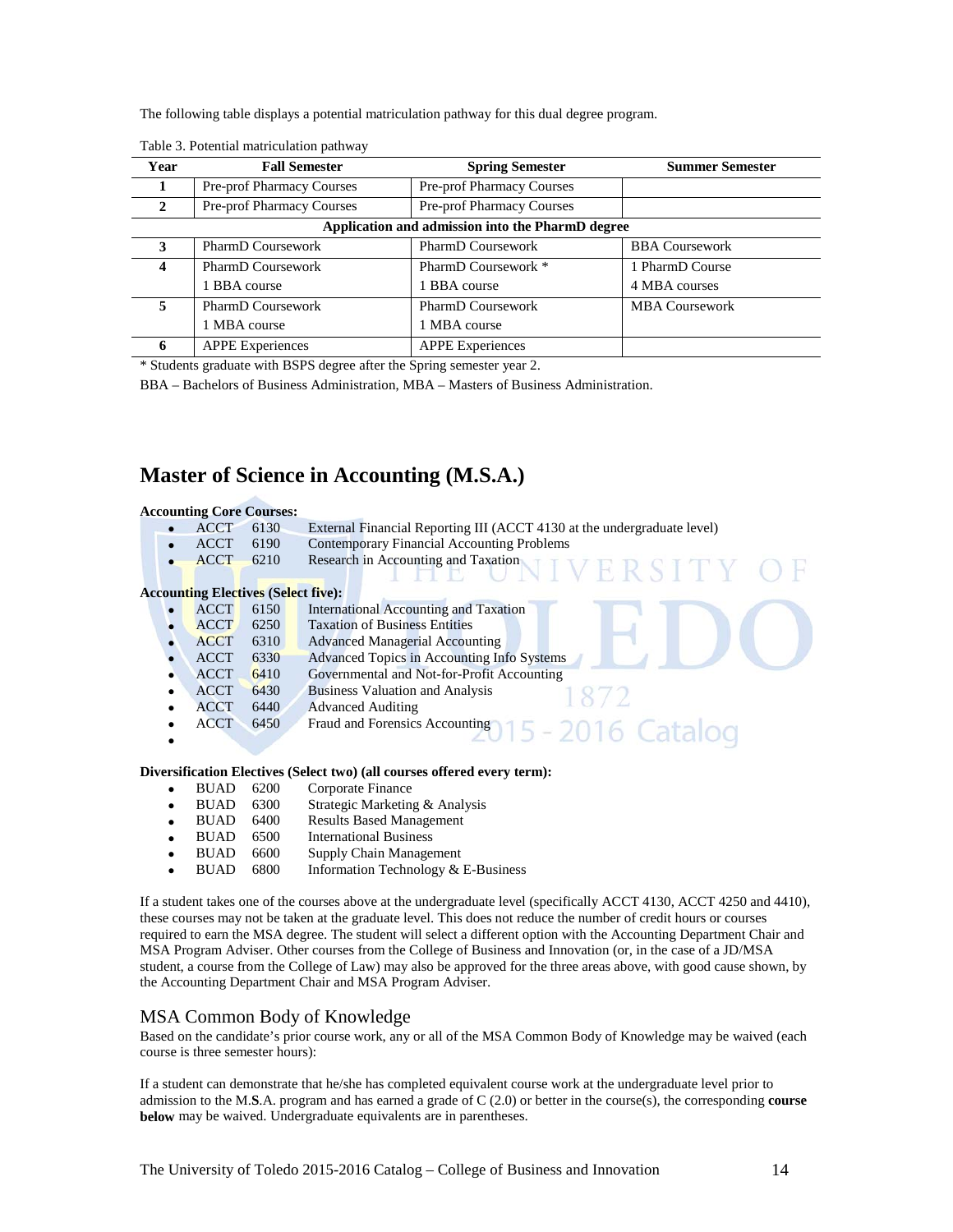| ACCI        | 5000 | Financial and Managerial Accounting (BUAD 2040 or ACTG 1040; and        |
|-------------|------|-------------------------------------------------------------------------|
|             |      | BUAD 2050 or ACTG 1050)                                                 |
| <b>ACCT</b> | 3110 | External Financial Reporting I                                          |
| <b>ACCT</b> | 3210 | Individual Taxation                                                     |
| <b>ACCT</b> | 3310 | <b>Accounting Information Systems</b>                                   |
| <b>ACCT</b> | 3120 | External Financial Reporting II (ACCT 5120)                             |
| <b>ACCT</b> | 3320 | Internal Reporting (ACCT 5320)                                          |
| <b>ACCT</b> | 5420 | Auditing                                                                |
| <b>FINA</b> | 5210 | Economics for Business Decisions (ECON 1150 and 1200)                   |
| <b>FINA</b> | 5310 | Managerial Finance (BUAD 3040)                                          |
| <b>OPMT</b> | 5510 | Business Statistics with Computer Applications (BUAD 2060 or MATH 2600) |
|             |      | or MATH 2630)                                                           |
|             |      |                                                                         |

## **Doctor of Philosophy in Manufacturing and Technology Management (Ph.D.)**

The purpose of the Ph.D. program is to train scholars to meet traditional standards of excellence in, and contribute to, the manufacturing and technology management field through research, teaching and publication in academic and professional journals. The program is designed for individuals who seek to contribute to the advancement and dissemination of knowledge in manufacturing and technology management through an integrative approach with sound foundations in business, technology, and research methodology. Graduates are expected to pursue careers in academia, consulting, research or manufacturing organizations.

The basic philosophy underlying the doctoral program is researchers in manufacturing and technology management require a careful and creative mix of functional management specialties, economics, technology, supply chain management, manufacturing, commercialization, and information technologies, and analytical tools such as statistics, optimization and research methodology. Therefore, the program is designed to provide students with abilities and skills to integrate and synthesize these diverse yet important related areas.

#### **Prerequisites**

One year of calculus Statistics that include regression and analysis of variance One academic term of computer systems with applications Micro- and Macro-economics

Prerequisites should be completed before starting the Ph.D. program.

#### **Business Foundation Courses** (15 hours)

| ACCT 5000 | Financial & Managerial Accounting |
|-----------|-----------------------------------|
|           |                                   |

- FINA 5310 Managerial Finance
- MKTG 5410 Marketing Systems<br>
OPMT 5520 Analysis of Manufa
- Analysis of Manufacturing and Service Systems

## **Ph.D. Program Curriculum**

#### **Quantitative and Research Methods:** (12 hours)

| MFGM | 8630 | <b>Management Science</b> |
|------|------|---------------------------|
|------|------|---------------------------|

- MFGM 8860 Advanced Statistics
- MFGM 8880 Research Methods and Theory Building
- MFGM 8870 Seminar in Statistics/Research Method (or elective)

Catalog